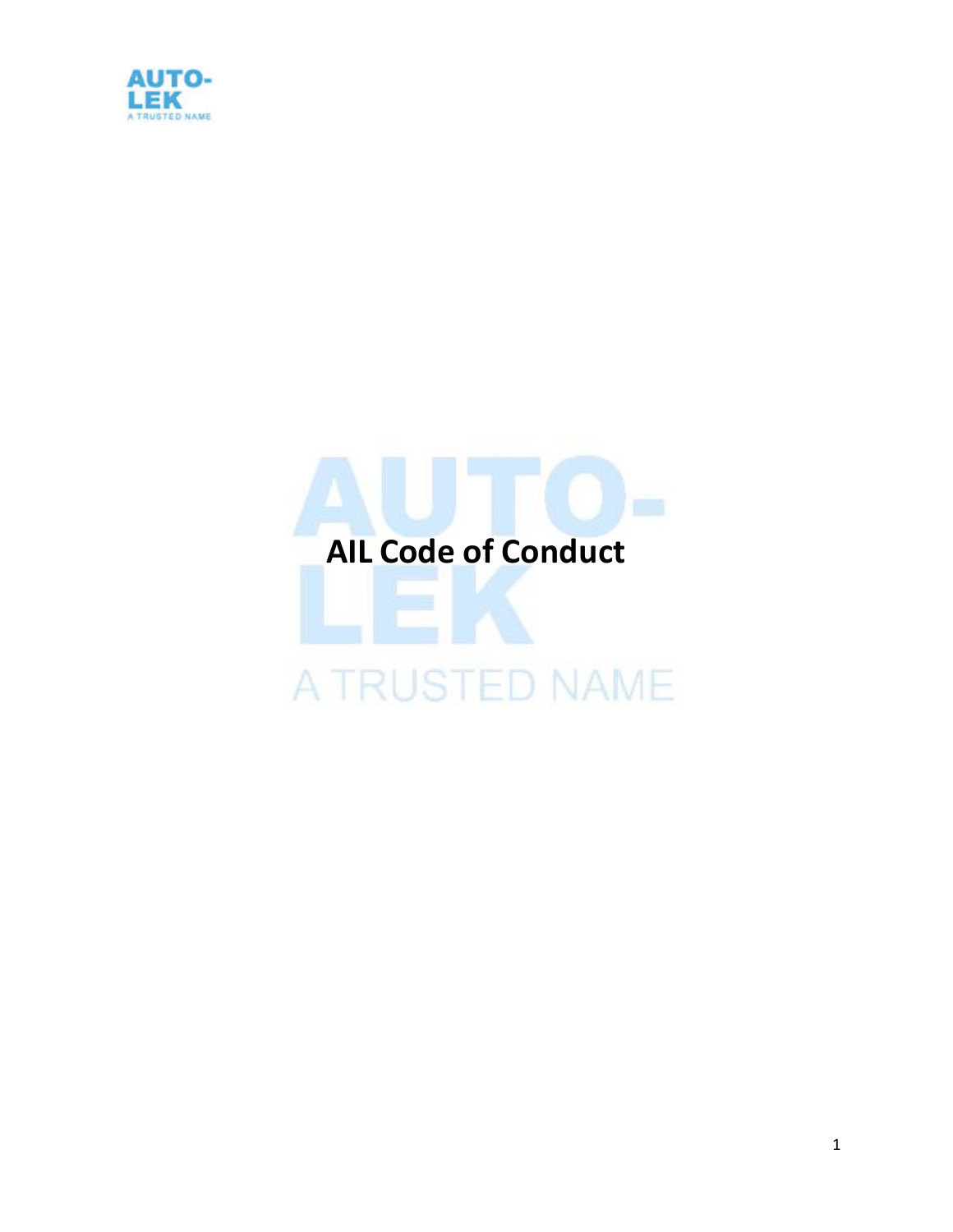

l

#### **Preface and document control**

This document is intended to provide information in respect of AIL standards or guidance and will be periodically updated to reflect any changes due to business requirements or infrastructure. Neither all nor part of this document should be reproduced or released for commercial purposes by a recipient without the express consent of the stated AIL document owner. This document must be reviewed no less than once per year for technical accuracy and business validity. Modifications to this document must be reviewed and approved by the designated AIL Management.

| Document owner & approver(s)                                  |                     |                                                                  |  |  |  |  |
|---------------------------------------------------------------|---------------------|------------------------------------------------------------------|--|--|--|--|
| Owner                                                         |                     | <b>Head HR</b>                                                   |  |  |  |  |
| Approver(s)                                                   |                     | Managing Director/President and<br>Saa<br>$-9 - 7$<br><b>CEO</b> |  |  |  |  |
|                                                               |                     |                                                                  |  |  |  |  |
| <b>Version control</b>                                        |                     |                                                                  |  |  |  |  |
| Version                                                       | <b>Version date</b> | <b>Document history</b>                                          |  |  |  |  |
| 1.0                                                           | <b>July 2017</b>    | 1st Formatted Live document.                                     |  |  |  |  |
|                                                               |                     |                                                                  |  |  |  |  |
| Internal distribution list (check all applicable departments) |                     |                                                                  |  |  |  |  |
|                                                               |                     |                                                                  |  |  |  |  |
| For all Employee's                                            |                     |                                                                  |  |  |  |  |
|                                                               |                     |                                                                  |  |  |  |  |
|                                                               |                     |                                                                  |  |  |  |  |
|                                                               |                     | <b>External distribution</b>                                     |  |  |  |  |

The document owner must approve any request for a copy of this document to be released to an external party. Consideration must be given to the content and classification of this document before authorization is granted. The owner of this document must state the distribution format(s), copying permissions and procedures for document return or disposal.

| <b>Version number</b> | 1.0                 | Document type                         | <b>Standard</b>          |
|-----------------------|---------------------|---------------------------------------|--------------------------|
| <b>Version expiry</b> | Till next amendment | Document classification               | <b>INTERNAL USE ONLY</b> |
| <b>Version status</b> | Live document       | Uncontrolled if printed or downloaded |                          |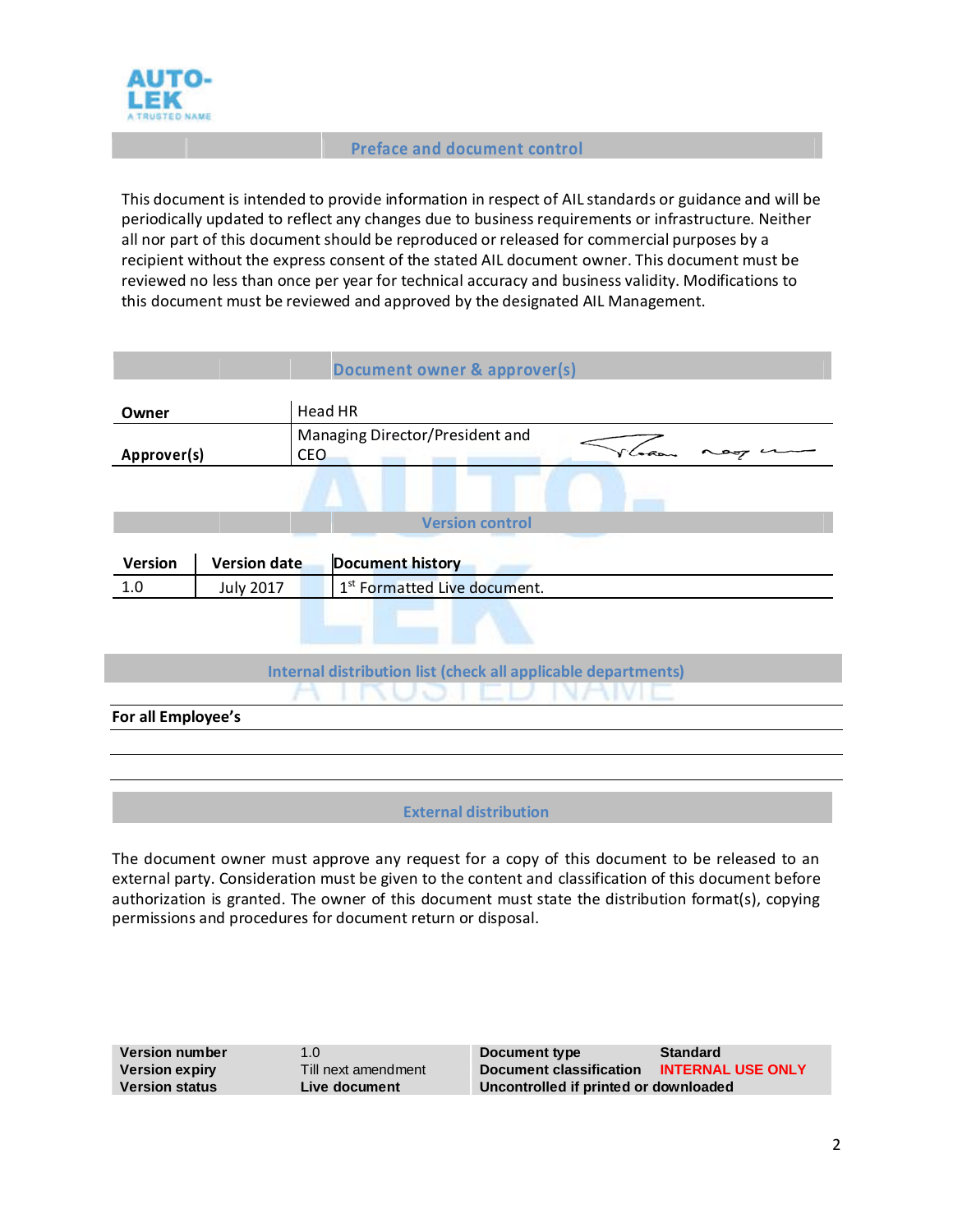

### **Code of Conduct**

AIL believes that the overall integrity of the Company demands the continuing commitment of all employees. In making decisions on behalf of the Company, as well as in their individual activities in the workplace, employees are expected to always choose an ethical course of action from among the alternatives. No written code can take the place of personal integrity, common courtesy and good judgment. Yet the following general guidelines, which apply to all employees (full-time/part-time) highlight the more important integrity policies of the Company and should serve as a guide to minimum standards of proper conduct.

**Code of Integrity:** Integrity and a high ethical standard are fundamental to AIL beliefs and are to be upheld by all individuals employed by the company. The company and each employee-must remain committed to obeying all laws and always doing what is right.

These principles are accomplished in dealings with our customers, suppliers, employees and all other external parties with whom we work or whom we encounter while representing the Company, when we:

- obey the letter and intent of the law;
- conduct ourselves in a forthright and honest manner;
- are fair and considerate in all dealings;
- maintain professional behavior and use common courtesy;
- · respect the rights and dignity of all individuals as well as the legal rights of all other businesses and organizations;
- make only commitments we believe we can keep  $-$  and do our best to keep them;
- · use the AIL name only in connection with authorized, legitimate business activities;
- use AIL resources in a manner consistent with the best interests of AIL;
- use our positions at the Company to further only valid business objectives, rather than to further primarily personal interests in order to benefit ourselves, our families, friends, or associates;
- · avoid the appearance of any impropriety
- Expect and encourage our chosen business partners and suppliers to maintain similarly high standards of ethical conduct.

Implementation of this Policy requires individual commitment. Following are a series of general guidelines designed to assist all employees in implementing the Policy.

#### **Company assets and records**

**1) Company assets -**It is the job of all AIL employees to safeguard Company assets. All assets, including financial assets, vehicles, office supplies, equipment, computer software, telephone and internet services, voice-mail and e-mail may only be used for purposes authorized by management. Company computers or networks may only be used in accordance with Company policy and may never be used to access/receive/transmit material that is illegal.

Employees may not loan, borrow, donate, sell or dispose of any Company property unless specifically authorized by the Managing Director or his/her designee. Employees may not use Company property, information or his or her position at the Company for personal gain. Any act that involves theft, fraud, embezzlement, or misappropriation of any property is also prohibited.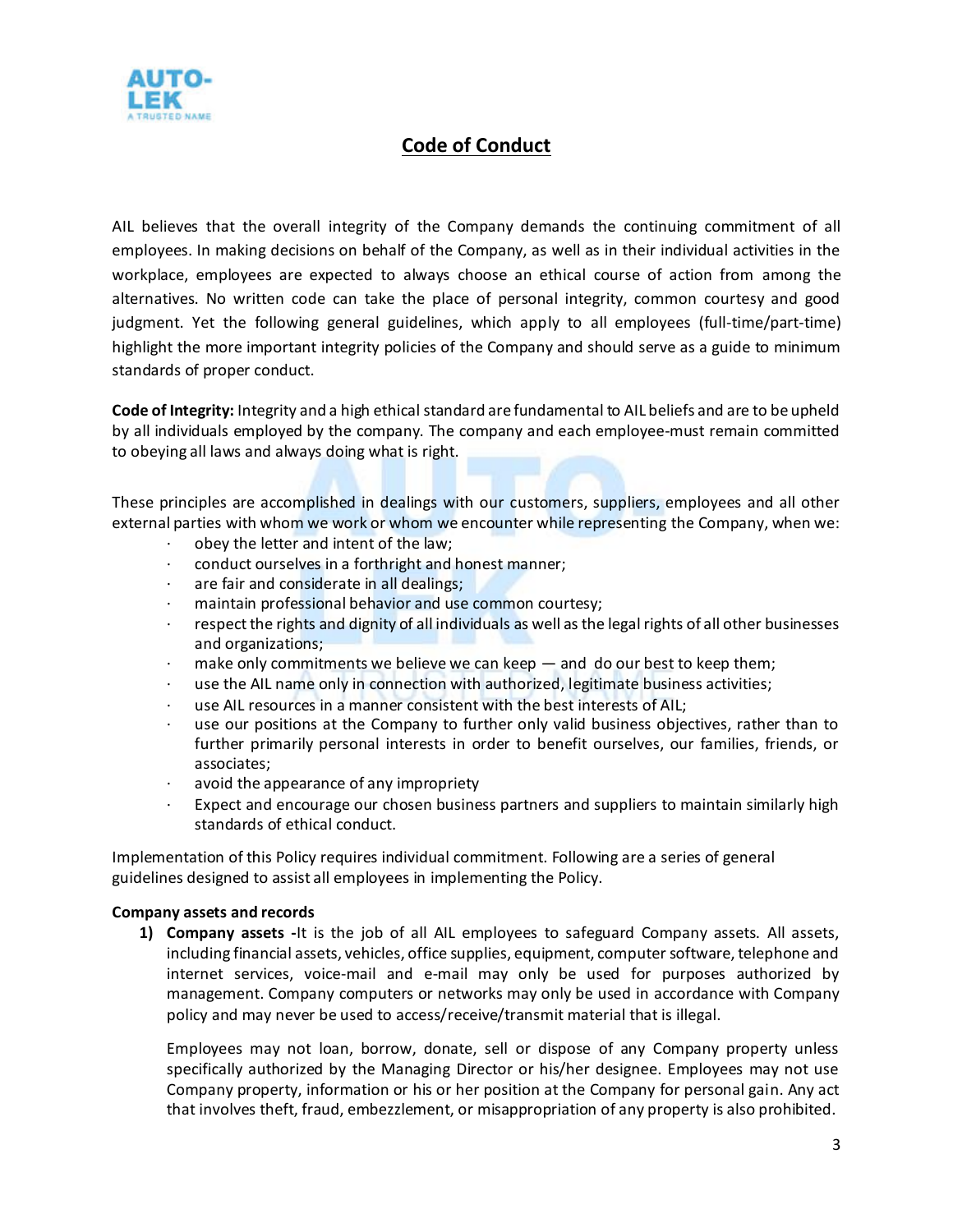

**2) Company books, records and filings -**Investors rely on AIL to provide honest and accurate information and to make responsible business decisions based on reliable records. All financial books, records, accounts, government filings and communications to investors must accurately reflect transactions and events and conform both to generally accepted accounting principles and to AIL's system of internal controls. Undisclosed, misrepresented or unrecorded funds, assets or liabilities are not allowed.

It is never acceptable to make false claims on an expense report or time sheet, to falsify quality or safety results, to record false sales or record them early, to understate or overstate known liabilities and assets or to defer recording items that should be expensed. No entry may be made that intentionally hides or disguises the true nature of any transactions.

Employees must follow the Company's contracts processes and consult with the Legal Department before entering into any contracts, agreements or other legally enforceable commitments (whether written or unwritten) to which the Company is a party.

#### **Company Public Reporting**

As a company, it is of critical importance that our filings and submissions with the government bodies be accurate and timely. Depending on your position with the Company, you may be called upon to provide necessary information to assure that the Company's reports and documents filed by the Company are full, fair and understandable. The Company expects you to provide prompt, accurate answers to inquiries related to the Company's public disclosure requirements.

#### **Disclosure or Use of Confidential Information**

- 1) **Material, Non-Public Information -** Particular care must be exercised with a specific type of Confidential Information. While this term cannot be defined precisely, it includes all factual information with respect to a company or its securities that is not publicly available and might reasonably be expected to affect the name of the company. Both positive and adverse information may be material. The prohibition against misuse of material, non-public information applies to all persons connected with the Company, including employees, members of the Board of Directors, consultants and outside service organizations and their employees. Designated person carrying the information should take steps to limit the disclosure of confidential and material information to those employees with a "need to know," and when disclosure is necessary; all recipients should be counseled to comply with the Policy.
- **2) Protection of Confidential Information -** "Confidential Information" means information about the Company's business, employees, customers, vendors or other entities with which the Company does business that is not available to the general public. It is typically learned by employees in the course of their employment with the Company. Confidential Information includes personnel information, product development, marketing information, strategies, trade secrets, know-how, pricing, etc. Unnecessary copying of documents containing Confidential Information must be avoided. Documents containing Confidential Information should not be left in conference rooms, photocopy areas, on desks or at workstations where they can be seen by outsiders or unauthorized employees.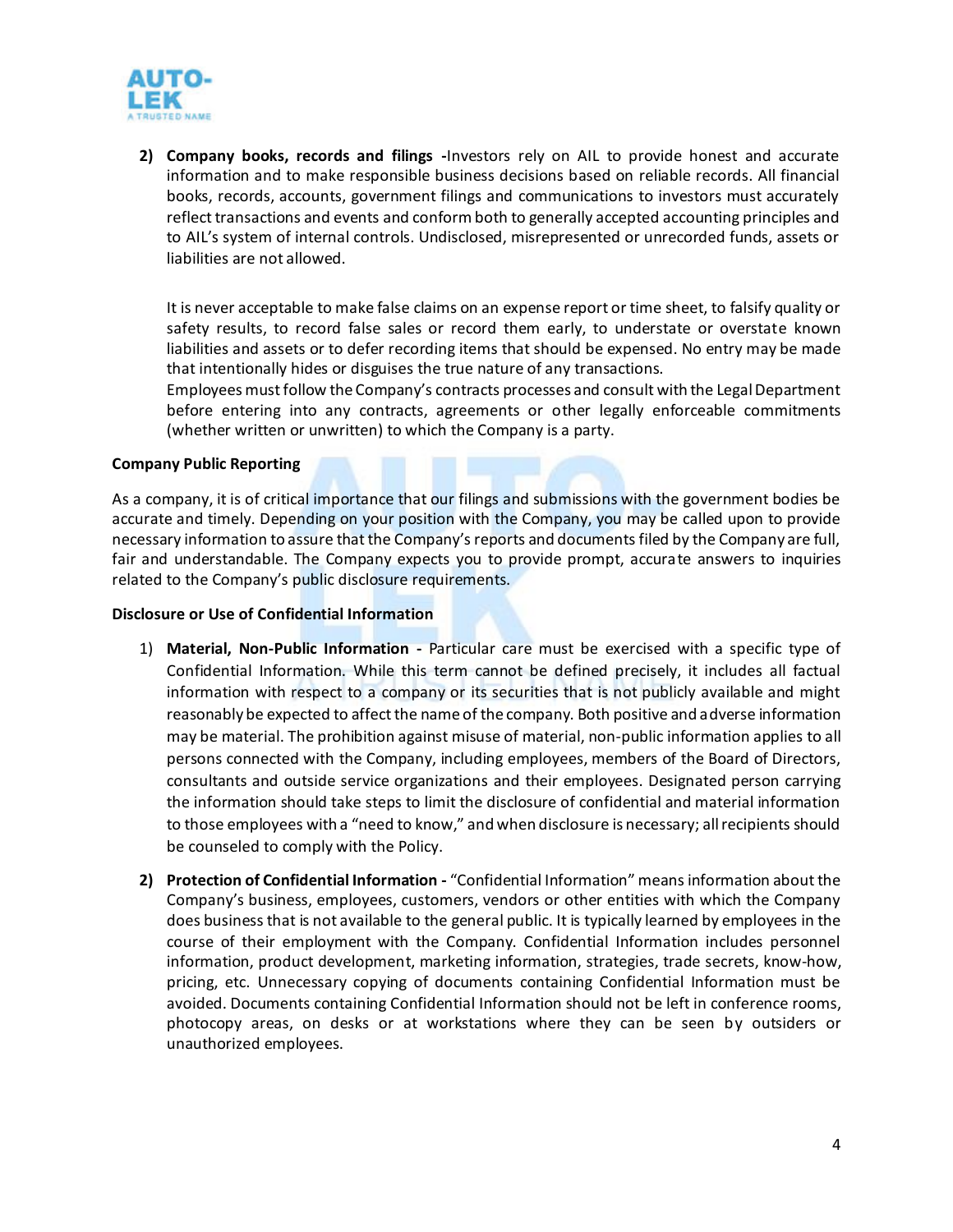

Similarly, Confidential Information should not be left displayed on computer screens when not in use. Unless otherwise required by the terms of a specific confidentiality or non-disclosure document, additional or extra copies of Confidential Information should be shredded and not discarded in trashcans.

Confidential Information should be disclosed only to those employees of the Company who need to know it to serve the interests of the customer, supplier, development partner, or the Company, and it should not be used for personal gain.

Both during and after employment with the Company, employees are obligated to safeguard Confidential Information. At the end of employment, employees must deliver all materials containing Confidential Information, including copies, notes, and files to the Company. Confidential Information which is not in written form but which is retained in an employee's memory is subject to the same restrictions and prohibitions with respect to disclosure and usage as Confidential Information which is in written or other recorded form.

All employees of the Company also have an obligation to protect the confidential nature of relationships with former, present or prospective customers, suppliers or development partners of the Company. This includes but is not limited to Confidential Information owned by such third parties and disclosed to the Company in confidence. Any Confidential Information about customers, suppliers and development partners that is acquired by employees must be used solely for proper purposes of the Company, and under no circumstances shall such information be revealed to persons who do not have a legitimate AIL business purpose to learn the Confidential Information.

In addition to the restrictions mentioned above, the Company, in many cases, may be bound by the terms of specific confidentiality or non-disclosure agreements. Individuals handling Confidential Information must ascertain whether any such agreement exists and, if it does, adhere to its provisions, which may be more restrictive than, those contained in this guideline.

#### **Conflict of Interest**

All employees owe a duty of loyalty to the Company. This duty places on each person the obligation to act in the Company's best interests and to maintain in confidence all proprietary information of the Company, including third party Confidential Information obtained by the Company. Employees must not compete with the Company, and must avoid placing themselves in positions that may produce divided loyalty, or which could create the appearance of divided loyalty. It is the duty of each employee to refrain from using Company property, information or his or her position at the Company for personal gain.

- **1) Outside Employment -** An employee shall not engage in any type of outside employment while employed at the Company, including consulting and self-employment, if the outside employment:
- may embarrass or discredit the Company;
- · may, in any way, affect the employee's impartiality, objectivity or efficiency in performing his or her duties at the Company
- involves the use, possible use or disclosure of proprietary or confidential information of the Company or the proprietary or confidential information of others held by the Company;
- · involves, in any way, a supplier, customer or competitor of the Company;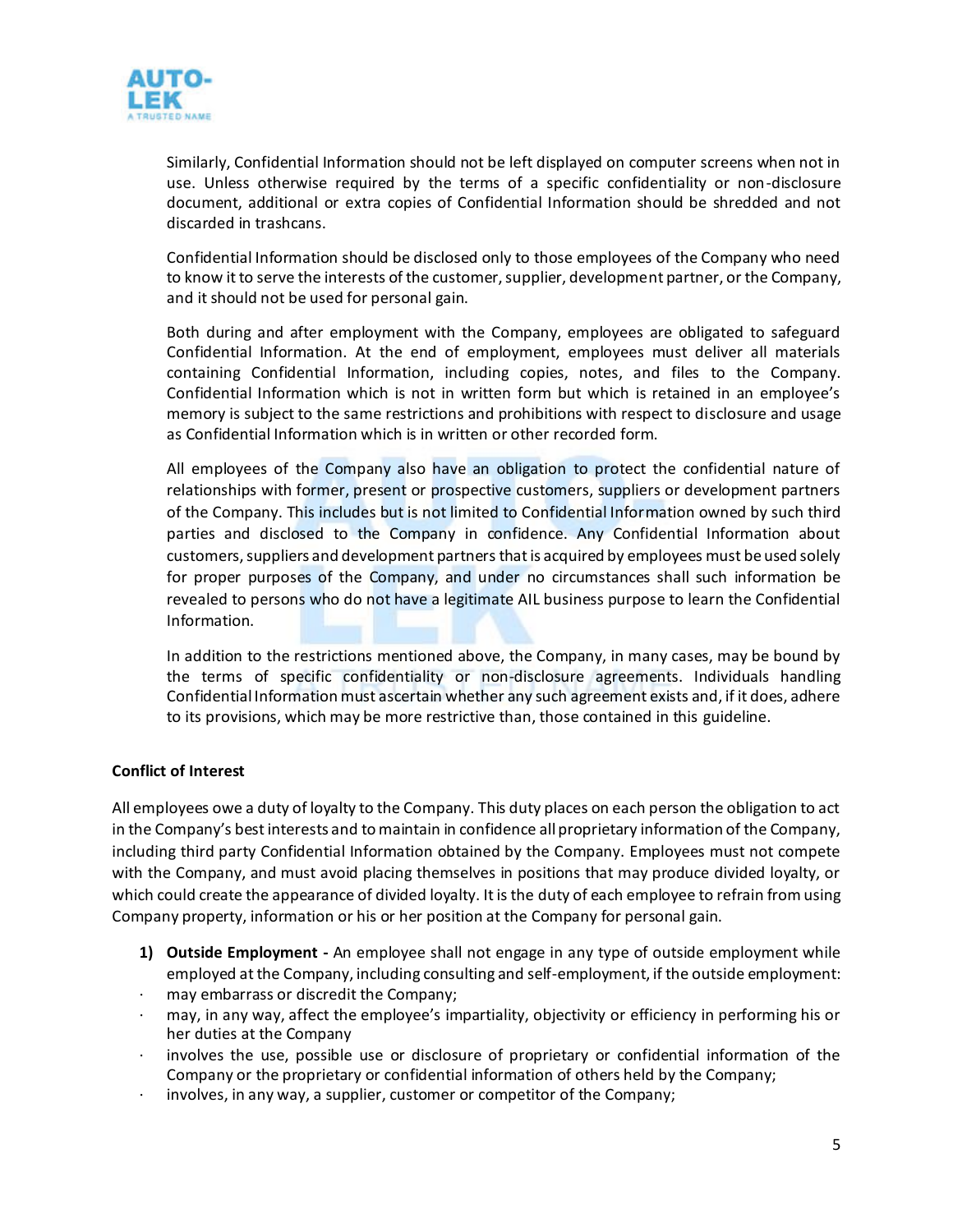

- raveted name<br>· involves the use of the Company's equipment, supplies, software or other resources; or,
- Is conducted during or otherwise conflicts with the employee's work for the Company.

#### **Gifts and Gratuities**

No gifts or gratuities, which could be construed as influencing or rewarding a particular course of action, may be solicited or accepted by a Company employee from, or be given by a Company employee to, any employee or representative of a customer, supplier, the media, any government agency or department or any other organization doing business with the Company.

The giving/ receiving of gifts/gratuities in exchange for influencing or rewarding a particular action is not only prohibited by the Company, but may violate civil or criminal laws, or both. In certain instances, gifts other than money may be accepted or given. These apply equally to business relationships in which the Company is the customer and to those in which the Company is the vendor.

These instances include, food, travel arrangements, accommodations, entertainment or promotional material, all of reasonable value, in the course of a meeting or other occasion whose purpose is to hold bona fide business discussions or to foster better business relations, provided that the expenses would be paid for by the Company as a reasonable business expense if not paid for by another party.

Certain instances may arise in which an employee is publicly presented with a gift of appreciation from a customer or business partner. If, due to local customs, refusal of this gift would harm the business relationship, it is permissible for the employee to accept the gift on behalf of the Company with the gift then becoming Company property.

#### **Equal Opportunities Employer**

AIL shall provide equal opportunity to all its employees and all qualified applicants for employment without regards to their race, cast, religion, color, ancestry, marital status, sex, age, nationality, disability and veteran status. Employees of AIL shall be treated with dignity and in accordance with AIL policies to maintain a work environment free of sexual harassment, where physical, verbal or psychological. Employee policies and practices shall be administered in a manner that would ensure that in all matters equal opportunity is provided to those eligible and the decision are based on merit.

AIL in all manners will ensure effective abolition of child and forced labor, directly or indirectly.

#### **Political Non-Alignment**

AIL shall be committed to and support a functioning democratic constitution and system. AIL shall not support directly or indirectly any specific political party or candidates for political office. The company shall not offer or give any company funds or property as donations, directly or indirectly, to any specific political party, candidate or campaign.

#### **Health, Safety & Environment**

AIL shall strive to provide a safe and healthy working environment and comply, in the conduct of its business affairs, with all regulations regarding the preservation of the environment of the territory it operates in. AIL shall be committed to prevent the wasteful use of natural resources and minimize any hazardous impact of the development, production, use and disposal of any of its products and services on the ecological environment.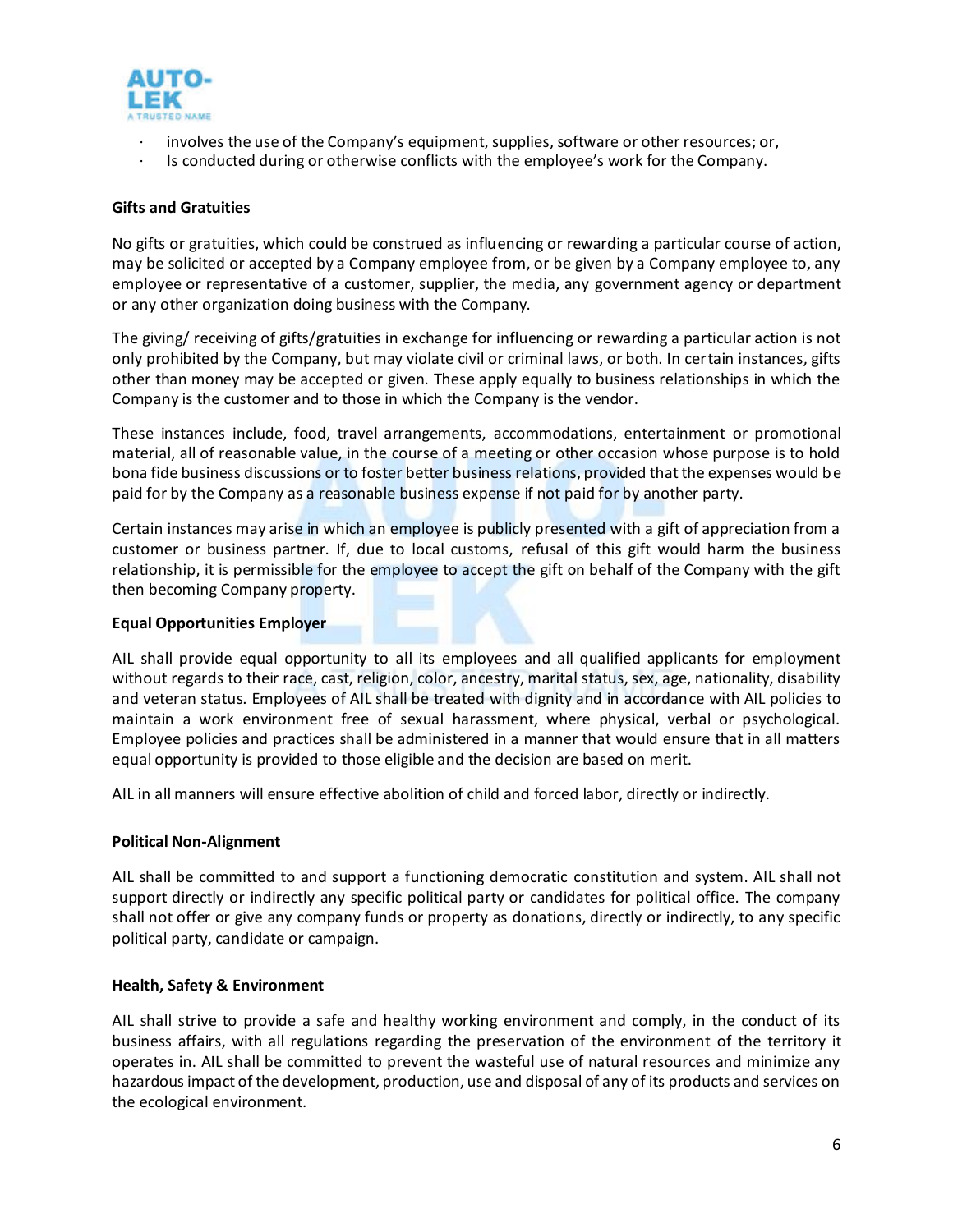

AIL shall be committed to supply goods and services of the highest quality standards backed by efficient after-sales service consistent with the requirement of the customer to ensure their total satisfaction. The quality standards of the company's goods and services should at least meet the required national standards and the company should endeavor to achieve international standards.

#### **Corporate Citizenship**

AIL shall be committed to be a good corporate citizen not only in compliance with all relevant laws and regulations but also by actively assisting in the improvement of the quality of life of the people in the communities in which it operates with the objective of making them self-reliant. Such social responsibility would comprise initiating and supporting community initiatives in the field of health and family welfare, eater management, trainings, education etc. This will be reviewed periodically in consonance with national and regional priorities. The company should not treat these activities as optional but would strive to incorporate them as integral part of its business. The company would also encourage volunteering amongst its employees and help them to work in communities.

#### **Ethical Conduct**

Every employee of AIL shall deal on behalf of the company with professionalism, honesty, integrity as well as high moral and ethical standards. Such conduct shall be fair and transparent and should be perceived to be as such by third parties. Every employee shall in his business conduct, comply with all applicable laws and regulations, both in letter and in spirit, in all territories in which they operate.

Every employee shall be responsible for the implementation of and compliance with the code in his professional environment. Failure to adhere to the code could attract the most severe consequences including termination of employment.

#### **Citizenship**

An employee of AIL shall in his private life be free to pursue an active role in civic and political affairs as long as it does not adversely affect the business or interest of the company.

#### **Reporting Concerns**

Every employee of AIL shall promptly report to HOD HR any actual or possible violation of the code or an event s/he becomes aware of that could affect the business or reputation of his/her or of the company.

A concern can be brought to the notice of the Head HR using any of the multiple channels of communication such as letters, telephone, E-mail or personal visit. Head HR will review the concerns raised through proper examination/investigation and the outcome will be communicated to the employee concerned.

Head HR will ensure total and complete confidentially of the identity of the employee raising the concern. Under no circumstances is the identity of the employee will be revealed. Employee can have complete faith and confidence in the process.